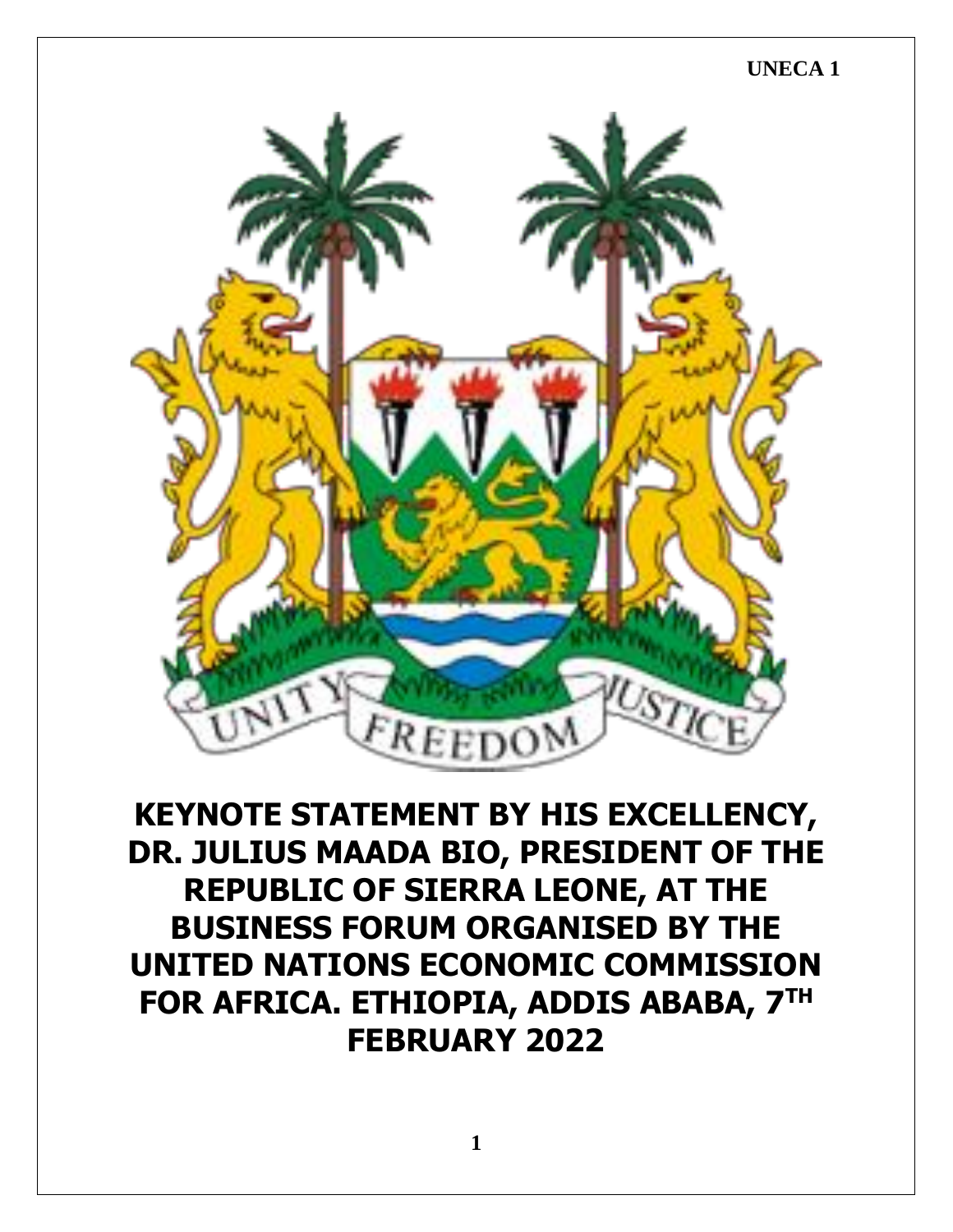## **UNECA 2**

Your Excellencies,

Dr. Vera Songwe, Executive Secretary of UNECA, Mr. Sundar Pichai, Chief Executive Officer of Google, Distinguished ladies and gentlemen,

1. Let me start by commending the United Nations Economic Commission for Africa for bringing us together to discuss how we can accelerate our collective efforts towards realising Agenda 2063.

2. No doubt, there is a direct correlation between market and resource accessibility, economic productivity, economic diversification and job creation on one hand, and balanced and mutually beneficial regional economic development on the other. The missing centrepiece is a deeper engagement on investment in transportation infrastructure.

3. This year's theme "Investing in multimodal transport to optimize the benefits of the African Continental Free Trade: A focus on air transport and tourism" therefore resonates well with the strategic thinking that informs some of our development plans. So, this opportunity to share some of my thoughts and listen to other leaders, policymakers, and experts is truly welcome. Thank you for the invitation.

4. To my mind, critical to this conversation are two key questions. Firstly, how do we re-centre our economic growth strategies and priorities to include the development of transportation infrastructure, which is critical for attracting investment, and critical too for trade, sustained growth, and economic development? In essence, I assert as a general premise that ships, boats, barges, trains, planes, and automobiles are all central to developing productive sectors of the economy and for supporting economic development, overall. The need to overhaul or develop new maritime ports, riverain waterways, airports, roads, and rail networks is critical. We, therefore, need financing streams to either revamp existing transportation infrastructure or develop new ones.

5. Secondly, (and this follows on from the previous point), in a COVID era, with reduced passenger and freight flows, shrinking investment capital and declining world trade volumes, how do we successfully engage private and public sectors and other partners to invest in transportation infrastructure?

6. No doubt, we all agree that we must boost intra-African trade, take in larger volumes of investment capital, expand our economic productivity, and participate fully in the global market. Part of why the African Continental Free Trade Agreement is so important to the future economic prosperity of Africa is that it is the pathway for accelerating shared economic growth and prosperity through greater economic integration.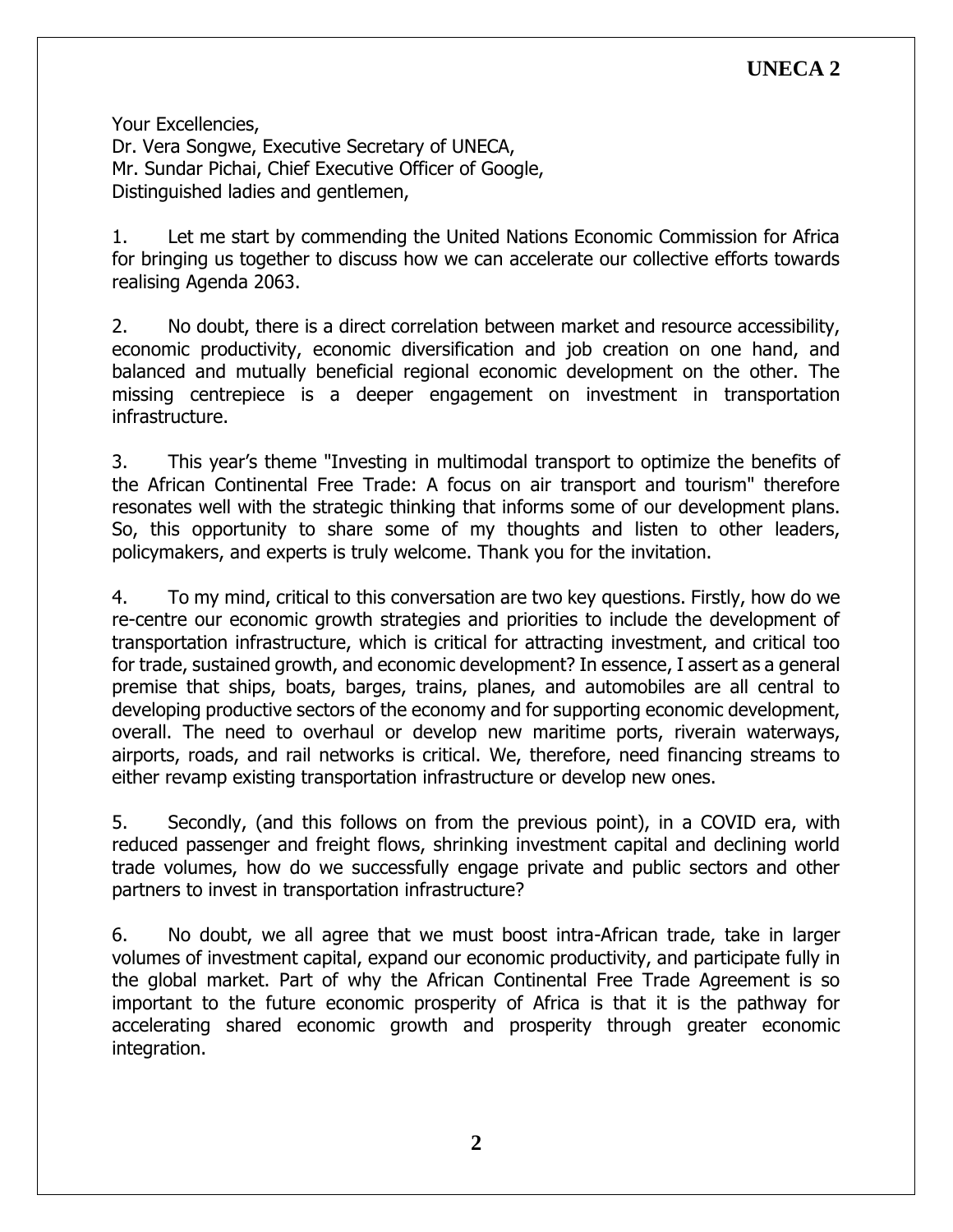7. But poor transportation infrastructure and the comparatively prohibitive existing costs of transportation to, within, and out of Africa are among major constraints that impede economic productivity and economic integration in Africa. Maritime, air, and road freight volumes are lower. This has implications for other sectors of the economy including manufacturing, mining, agriculture, and tourism.

8. Some of the reasons for the poor transportation infrastructure include dwindling public finance investment in transportation infrastructure. As it is, Governments are contending with high debt burdens, rising inflation, and generally low productivity. This has further worsened with the effects of the COVID pandemic on African economies in general. Private capital has been unable to support the wholesome development of transportation infrastructure.

9. So, Excellencies, distinguished ladies and gentlemen, how do we get beyond these?

10. First, the ratification and implementation of intra-African agreements that facilitate trade and economic development is important because it improves connectivity and reduces costs.

11. Following the ratification of the African Continental Free Trade Agreement, Sierra Leone was one of the first states to take the proactive step of drafting and validating a new National Trade Strategy, developed with the support of the United Nations Economic Commission for Africa. This was informed by 200 consultations undertaken with various stakeholders in-country, from the public sector (such as the ministries responsible for gender affairs), private sector associations, development partners, and think tanks.

12. Beyond the policy, we are looking for opportunities and possibilities. A key part of our domestication plan included a coordination meeting that helped our partners align their investments and efforts with the activities outlined in the strategy's action plan. As a result of implementing the AfCFTA, we are also working with ECA to update our industrialisation policy and our strategy on special economic zones in line with the expected structural transformation of our economy.

13. For smaller countries like Sierra Leone, integrating with a wider market is essential to our economic growth and diversification. It is only by accessing a wider market that our businesses can scale up production and attract investments in diverse sectors. It is only by participating in this larger market that our producers can add value to our raw materials and supply inputs to regional value chains. It is only by implementing the AfCFTA that our citizens can have access to high-quality made-in-Africa products.

14. Sierra Leone has also committed to the Single African Air Transport Market and we are working towards the full implementation of the Yamoussoukro Decision for the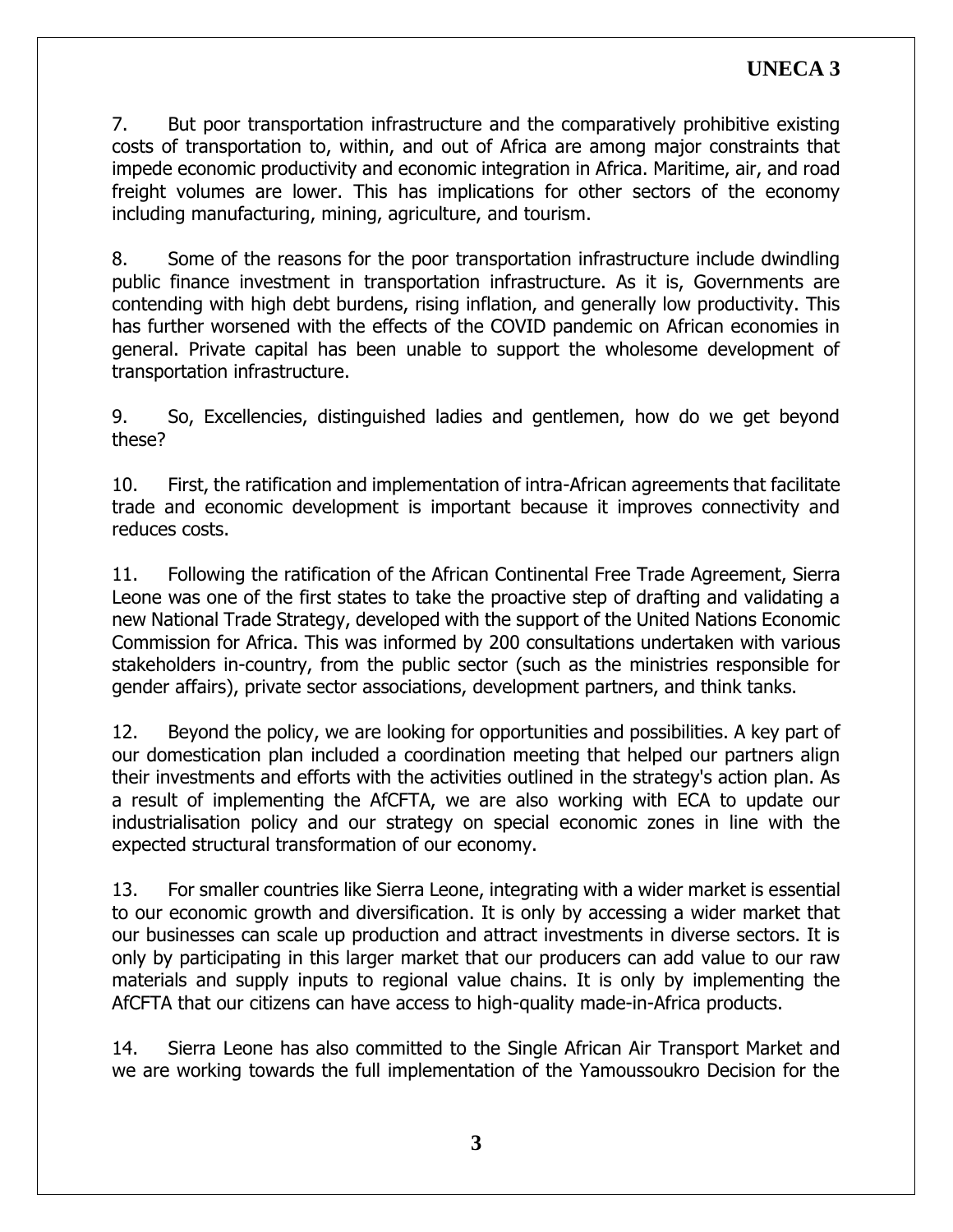liberalisation of air transport markets in Africa. We encourage others that have yet to sign to make that commitment to SAATM.

15. Aviation is important to the economy of Sierra Leone because it contributes to GDP, creates jobs, and has knock-on effects for other sectors of the economy. So, although Sierra Leone does not have a national airline, with its membership of SAATM, it ensures that an eligible African airline is designated to operate routes from Sierra Leone.

16. Additionally, by acceding to Bilateral Air Service Agreements (BASAs) Sierra Leone has adopted liberal principles in the negotiation of air service agreements with a number of African states by removing restrictions and barriers on capacity, tariffs, and ownership control.

17. In addition, Sierra Leone has ratified the Montréal Convention (MCC99) and such other international commitments as the Cape Town Convention and its Protocols. We believe that by making routes predictable we can improve tourism in-flows, passenger volumes, and support the export of perishable products.

18. Sierra Leone has also grappled head-on with challenges in the aviation industry. We are implementing urgent steps to improve ICAO safety oversight. We can maximise investor awareness of the potential market we offer by improving data collection and research on air freight volumes and air-passenger experience.

19. Currently, we are working with a private Turkish company to improve airport infrastructure at the Lungi International Airport. We are constructing a modern terminal building with state-of-the-art facilities.

20. Also, part of Sierra Leone's development strategy is to build a bridge from the current airport area (a large landmass situated across an estuary) to the capital. Currently, a mix of ferry and private boats move people and goods across. The economic and other benefits of a bridge that joins the two landmasses are immense. But there is a struggle mobilising exclusively private capital to finance such a large venture. This is where we think multilateral institutions like the World Bank can come in with products that de-risk such large capital investments in transportation infrastructure thus making them more attractive.

21. Additionally, we have, in recent years, expanded the maritime port at our natural deep-sea harbour, rehabilitated and expanded highways leading to the Liberian and Guinea borders. These initiatives demonstrate our willingness to invest in multi-modal transportation and have had the cumulative effect of positioning Sierra Leone favourably for opening up the rural economy and expanding trade.

22. There is scope for more investments and expansions in new ports and possible rail networks to economic centres in the rural areas and into the subregion. Geographically,